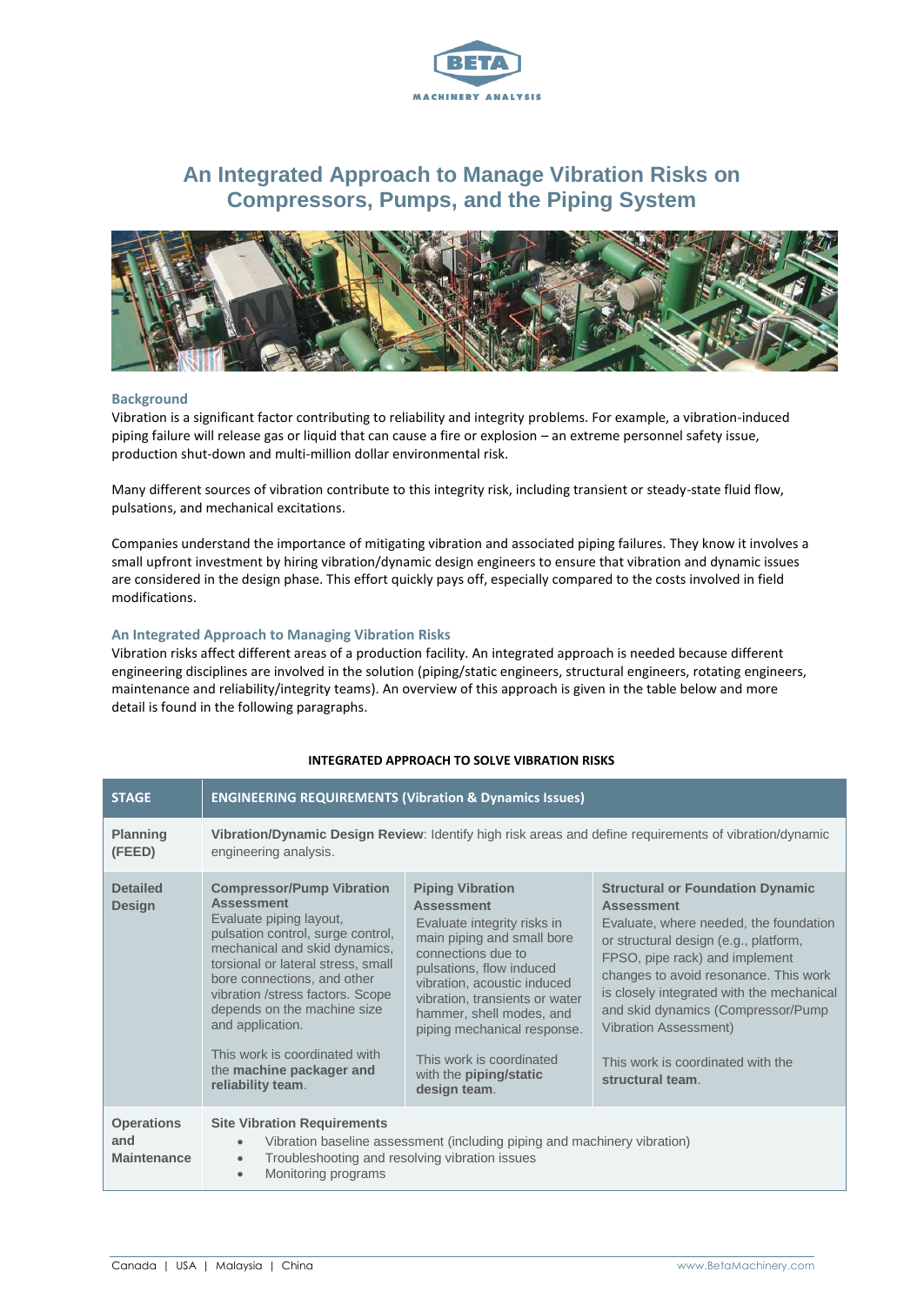#### **Planning – Vibration/Dynamic Design Review**

During the planning stage (i.e., Front End Engineering & Design, or FEED) owners or their Engineering Consultants contact BETA, a vibration consultant, to provide recommendations for vibration related requirements. This can include machinery orientation and initial module layout, application advice, vibration requirements and scope, timing of critical path activities, and other initial design considerations.

#### **Detailed Design**

**Compressor/Pump Vibration Assessment** Once the project moves into the Detailed Design stage, the larger compressors and pumps will require specialized vibration design analysis (pulsation, mechanical resonance, compressor surge analysis, water hammer, etc.). The scope of work is dependent on the type of machine, size, and application. The recommended modifications are coordinated with the designated machinery packager and the Engineering Consultant. Early involvement of the vibration consultant enables time for finalizing coupling design, pulsation control vessel sizing, surge control components, pipe support locations and designs, skid design and dynamics, or other critical activities.

**Piping Vibration Assessment** The piping system faces many vibration related risks – both in the main piping and with small bore connections. The vibration or dynamic assessment can employ the methodology proposed in the Energy Institute Guideline (2008) to evaluate excitation sources including pulsations, mechanical resonance, acoustic induced vibration, flow induced vibration, turbulent flow, water hammer, cavitation, etc. High risk areas (high likelihood of failure) require advanced studies (or investigation), software and analytical tools, and sound field experience in piping vibration to ensure practical recommendations.

**Structural or Foundation Dynamic Assessment** A Dynamic Foundation or Structural Assessment may be required, especially when reciprocating equipment, engines, and other dynamic loads are employed. These engineering studies are directly coordinated with the vibration/dynamic design of the compressor or pump package (Compressor/Pump Vibration Assessment above).

Using the same vibration consultant for the assessment of all three vibration components (pumps and compressors, piping, and structure/foundation) is recommended for two main reasons:

- 1. To ensure a coordinated design approach and recommendations, and
- 2. Because these studies share key information in regards to boundary conditions, dynamic forces, forced response methodology, and Finite Element models.

Many problems have occurred when different companies are involved in the vibration and dynamic analysis due to different methodologies, assumptions, guidelines, and lack of coordination.



Examples where an integrated approach is used to mitigate vibration risks in the piping system, compressor and pump skids, offshore & onshore foundations, and elevated structural supports.

#### **Operations and Maintenance Support**

Many production facilities do not have engineers with the right experience to solve complex dynamic issues or vibration problems. In these cases, the operations and reliability teams draw on assistance from a vibration consultant, like BETA, to support these activities:

 *Baseline Vibration Assessments*. Using multi-channel analyzers and other equipment, vibration and stress measurements are taken at key locations to evaluate and mitigate integrity risks.